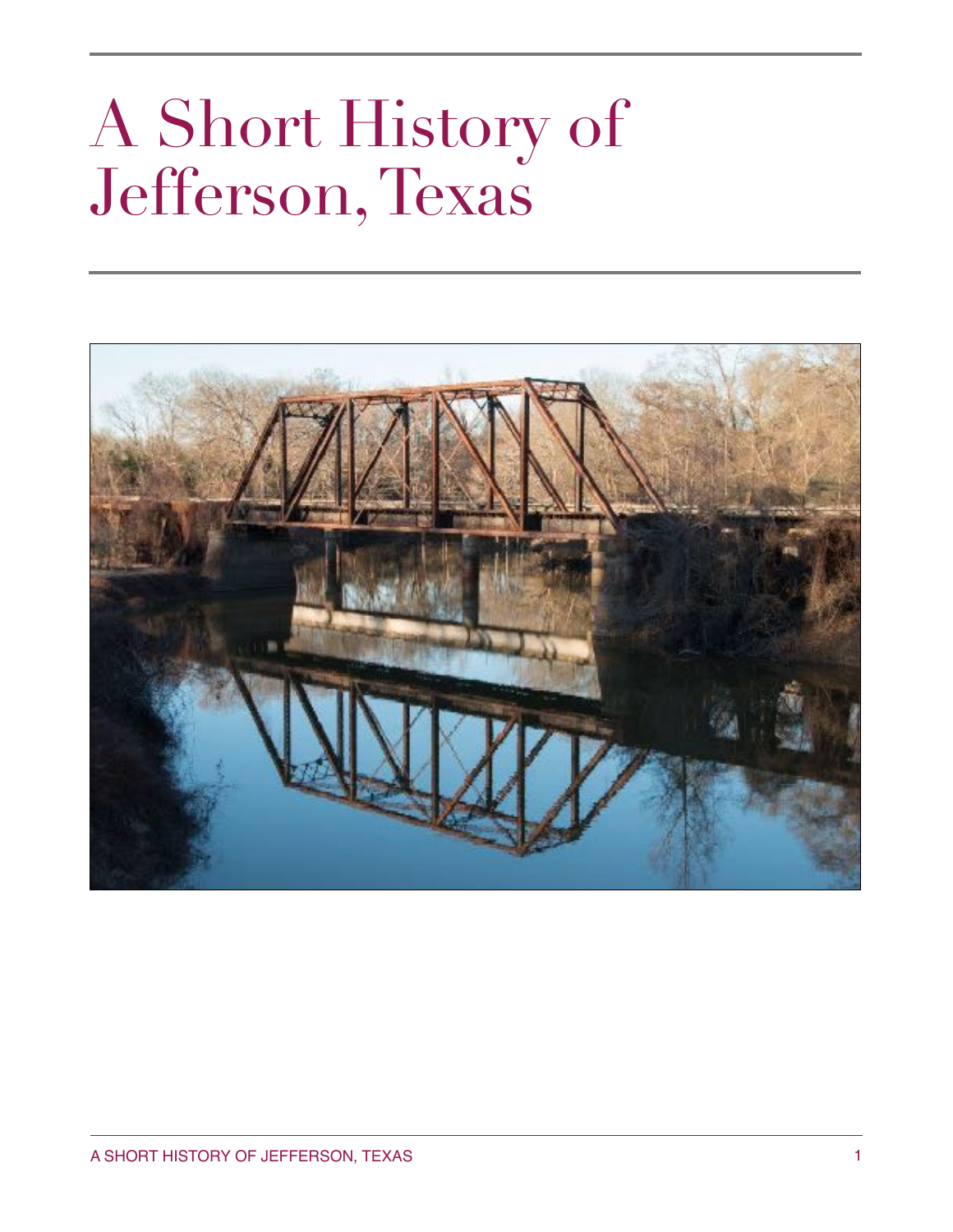# **Jefferson, Texas**

(The tour starts at the circle in the Port Jefferson History and Nature Preserve in front of the Jefferson Institute)

Early records indicate that Jefferson was founded around 1841 on land ceded from the [Caddo](https://en.wikipedia.org/wiki/Caddo) Indians. At that time, a log jam more than 100 miles long existed on the [Red River](https://en.wikipedia.org/wiki/Red_River_of_the_South) north of present [Natchitoches](https://en.wikipedia.org/wiki/Natchitoches,_Louisiana), [Louisiana.](https://en.wikipedia.org/wiki/Louisiana) The Indians said that this log jam, known as the Great Red River Raft, had always existed.

The Red River Raft (or [Great Raft](https://en.wikipedia.org/wiki/Great_Raft)) acted as a dam on the river and raised the level of [Caddo Lake](https://en.wikipedia.org/wiki/Caddo_Lake) and the Red River several feet. This rise of Caddo Lake and the corresponding rise in the [Big Cypress Bayou](https://en.wikipedia.org/wiki/Big_Cypress_Bayou) at Jefferson permitted commercial riverboat travel to Jefferson from ports such as [St. Louis](https://en.wikipedia.org/wiki/St._Louis) and [New](https://en.wikipedia.org/wiki/New_Orleans)  [Orleans](https://en.wikipedia.org/wiki/New_Orleans) via the [Mississippi](https://en.wikipedia.org/wiki/Mississippi) and Red Rivers.

Jefferson was one of the most important ports in Texas between 1845 and 1872. The town reached its peak population just a few years after the Civil War and is reported to have exceeded 30,000. During this time, Jefferson was the sixth largest town in Texas.



The Turn Basin is a wide, deep lagoon in Big Cypress Bayou, it was used for turning around ships in Gulf-Red River trade. The first steamer to reach here was the "Lama" in 1844, by way of Red River and was piloted by William Perry, the first mayor of Jefferson. The Big Cypress Bayou was created by a "raft" of debris that had begun forming about 1529 near Caddo Lake. Cypress Bayou thus was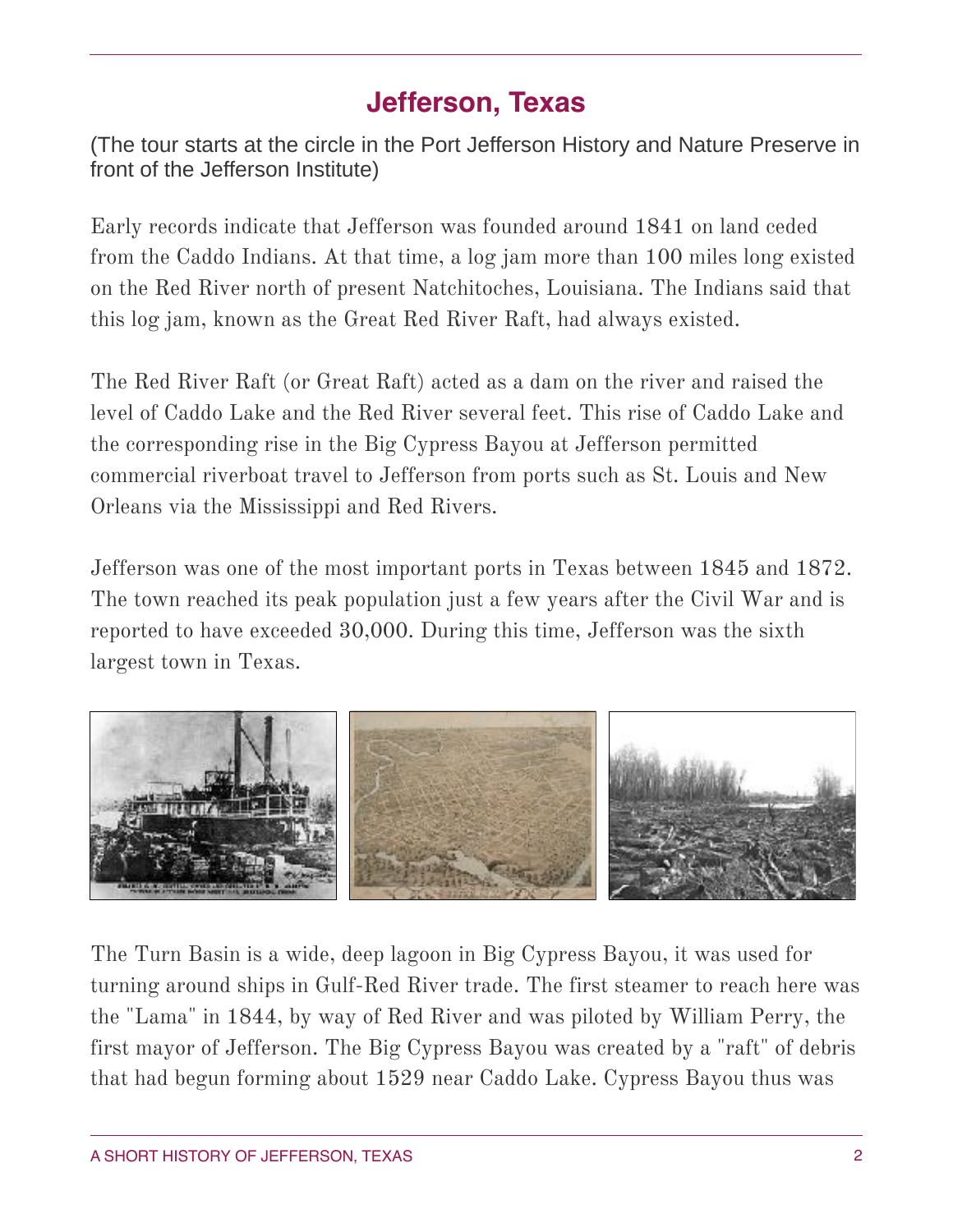the best travel route into Oklahoma, western Arkansas and north Texas. Until the Federal government, Yankee Corps of Engineers, in 1873 removed the raft, Jefferson was the southwest's greatest inland port, with this basin as it's business center. The last steamer operated here in 1903.

The most interesting refrigeration history related to Texas dates from 1861 to 1885. When the natural ice supply from the North was cut off by the [Civil War](https://tshaonline.org/handbook/online/articles/qdc02), men of ingenuity in Texas and Louisiana came forth with inventiveness in mechanical ice making and food preservation. The birthplace of ammoniacompression refrigeration in the United States is Jefferson, Texas, where David Boyle, in 1873, established his first ammonia-compression plant in a lean-to off a lumber mill where the Jefferson Institute building now resides. Improvements made during the winter of 1873–74 resulted in a high-grade production that attracted national attention. The steamboats and paddle wheels would pull up to the Turn basin and be loaded with ice bound for ports south like New Orleans.

### (Tour continues up Dallas St. to the Courthouse)

The Marion County brick courthouse was erected in 1914, architect Elmer George Withers. Outside the building the Dick Taylor Camp of Confederate veterans erected a monument to honor the county's dead in the [American Civil](https://en.wikipedia.org/wiki/American_Civil_War)  [War](https://en.wikipedia.org/wiki/American_Civil_War). Marion County was just awarded a grant that will allow the county to restore the building back to its original grandeur.



# (Tour continues up Dallas St. to the Old McGarrity Saloon)

In 1864, at the close of the Civil War, James H. McGarity, one of the early settlers to Jefferson, purchased the building with Dr. John M. Firth. The business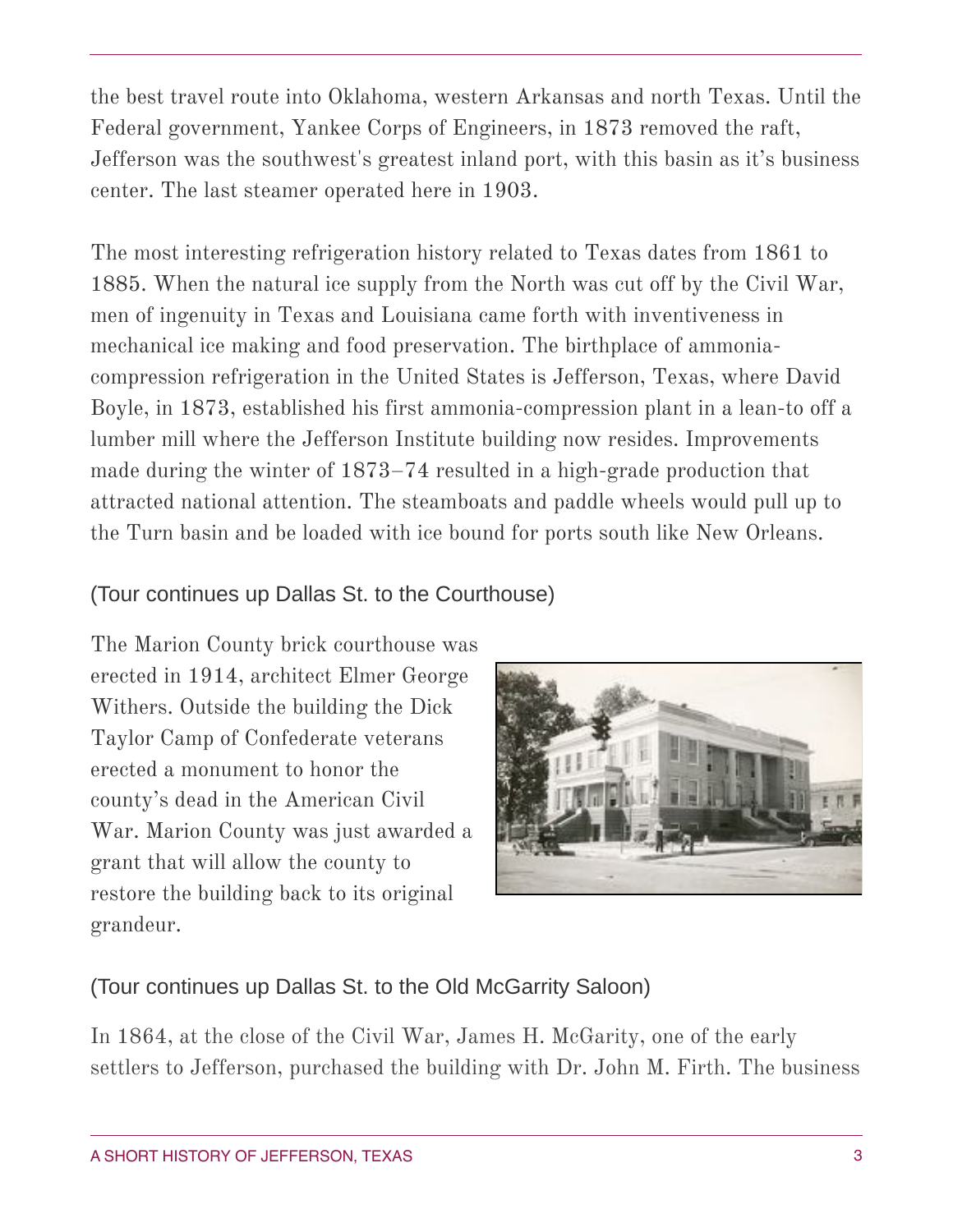lasted until 1868 when one of the owners was reportedly indicted for the sale of "vinous liquors," "permitting gaming" and running a "disorderly house."

It's hard to imagine this as a busy street with saloons just lined up and down. The saloon was purchased by several more owners until it was damaged by several street fires that raged in Jefferson between 1868 to 1877. Seeking to restore the building following the fire, Dallas lawyer and former confederate soldier William H. Mason purchased the building in 1872.

Due to an economic downturn in Jefferson, the lower portion of the building was rented out to various local lodges. Though the building was renovated a second time, this time by the Jefferson Masonic Lodge in 1916, by 1950 the building was all but forgotten.

### (Tour continues up Dallas St. to Market St. at "The Golden Era" mural)

The yarn of Jefferson's history winds nearly 200 years long from its founding around 1841 to the resurgence of interest in the town's history rebounding today.

The mural is based off of an oil painting made by historian F. Harrisburg. Above it all, the flag of the Union, the original flag of the confederacy and the Texas state flag are aligned around the town's namesake, Thomas Jefferson.

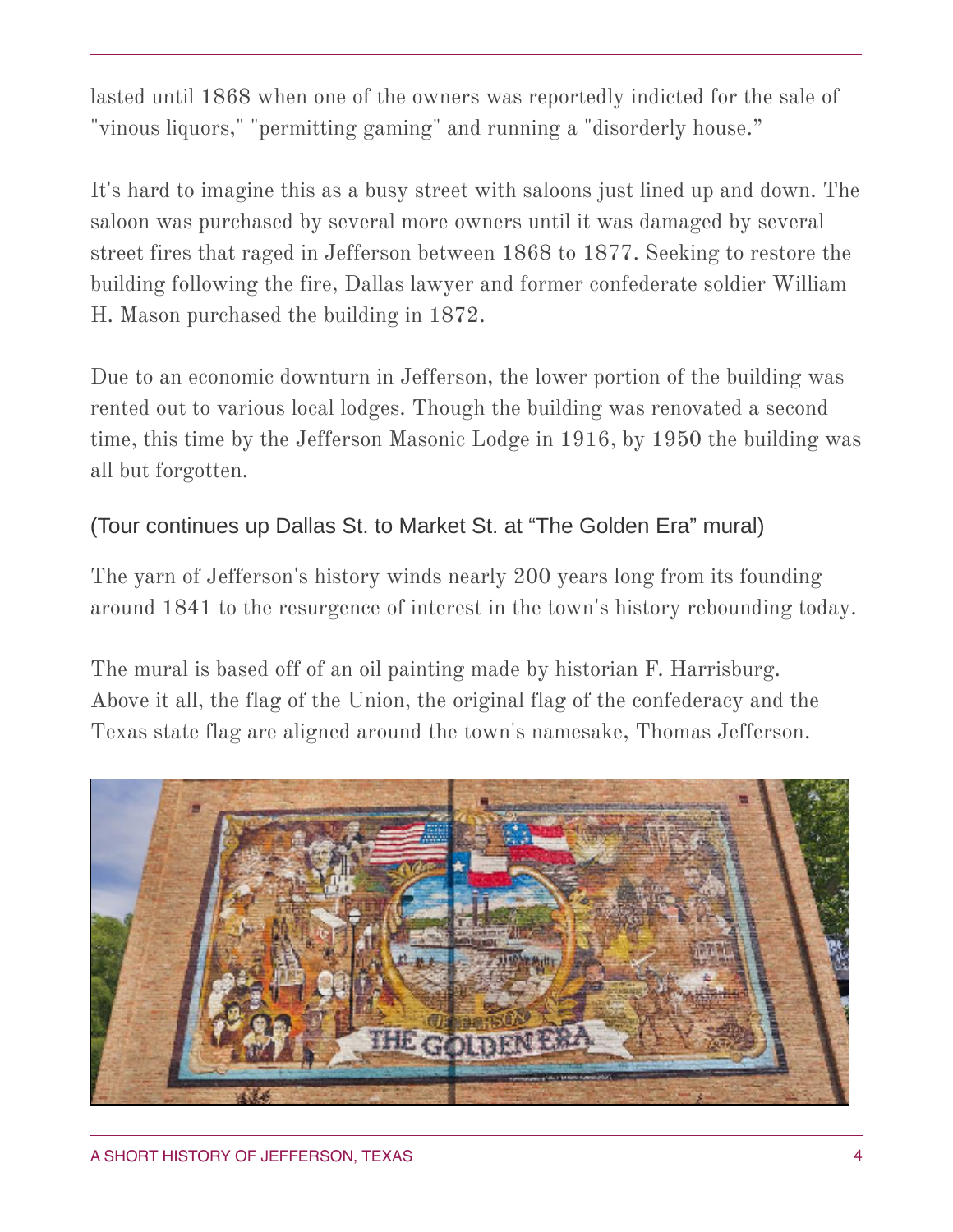In the center of the mural a steamboat is docked, perpetually loading and unloading its goods. At the bottom left, many faces represent the different ethnicities and heritages that settled in Jefferson, including Jewish, German and Scottish. Above them, an ice truck and gas lights mark Jefferson as the first city in Texas to have both artificial ice and gas lighting.

At the top left, founders Allen Urquhart and Daniel Alley are pictured beside their competing visions for Jefferson, as one wished for the streets to run north to south and the other east to west. Beside them, to their right, they are flanked by a steamboat and another of the founders of Jefferson, Captain William Perry.

On the upper right, the 1873 detonation of the massive stoppage on the Red River is depicted. The loss of the stoppage caused the Big Cypress Bayou to drain, bringing an end to Jefferson's steamboat traffic. Beside it is the House of the Seasons and Railroad baron Jay Gould, who, according to legend, cursed Jefferson for rejecting his offer to turn the steamboat port town into a railroad hub.

In the corner Bessie "Diamond Bessie" Moore is displayed beside her accused killer, Abe Rothchild, still sitting in his cell. Below are the Union and Confederate armies, showcasing the town's close ties to the Civil War, the Queen Mab Ball, a reminder of the town's proximity to New Orleans, and the 1861 ordinance marking Texas' secession form the United States.

(Tour continues across Market St. to the corner of Austin St. at the Historical Museum)

Construction on the [Romanesque Revival](https://en.wikipedia.org/wiki/Romanesque_Revival_architecture) building with [Greek Revival](https://en.wikipedia.org/wiki/Greek_Revival_architecture) details started in 1888, and was completed by 1890.

It originally served as a [courthouse](https://en.wikipedia.org/wiki/Courthouse) of the [United States](https://en.wikipedia.org/wiki/United_States_District_Court_for_the_Eastern_District_of_Texas)  [District Court for the Eastern District of Texas](https://en.wikipedia.org/wiki/United_States_District_Court_for_the_Eastern_District_of_Texas),<sup>[2]</sup> and as a

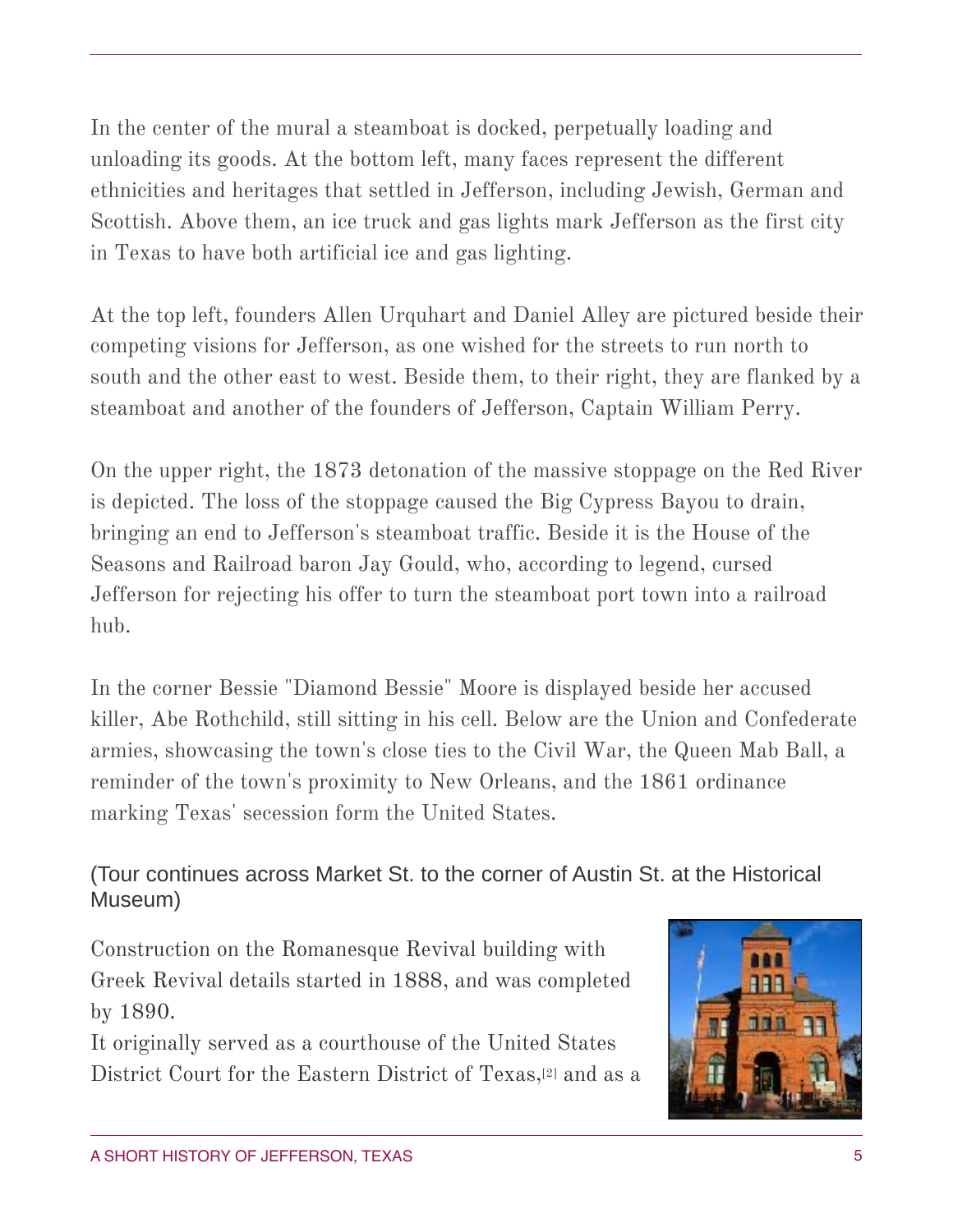U.S. post office. The post office was on the first floor, the court was on the second.

The building was purchased by the Jefferson Historical Society for use as a museum in 1965.

### (Tour continues down Austin St. to the Excelsior House Hotel)

Excelsior House is the oldest hotel in East Texas according to the National

Register of Historic Places and the only hotel to have been in continuous use since it's opening. Since it opened in the 1850s, it has welcomed some of history's biggest names through its doors: Ulysses S. Grant, Oscar Wilde, Rutherford B. Hayes and Lady Bird Johnson. The hotel is now owned and managed by the Jessie Allen Wise Garden Club along with the Playhouse and Jay Gould's train car The Atalanta.



(Tour continues across Austin St. to the Atalanta Train Car)

One of the legends surrounding Jefferson involved [Jay Gould](https://en.wikipedia.org/wiki/Jay_Gould), the railroad magnate. The legend goes that Gould wanted to bring his railroad through



Jefferson but the town leaders refused because they had the river traffic. Gould responded by putting a curse on Jefferson and saying that grass would grow in the streets without the railroad. Gould is even given credit for supporting the removal of the 'Red River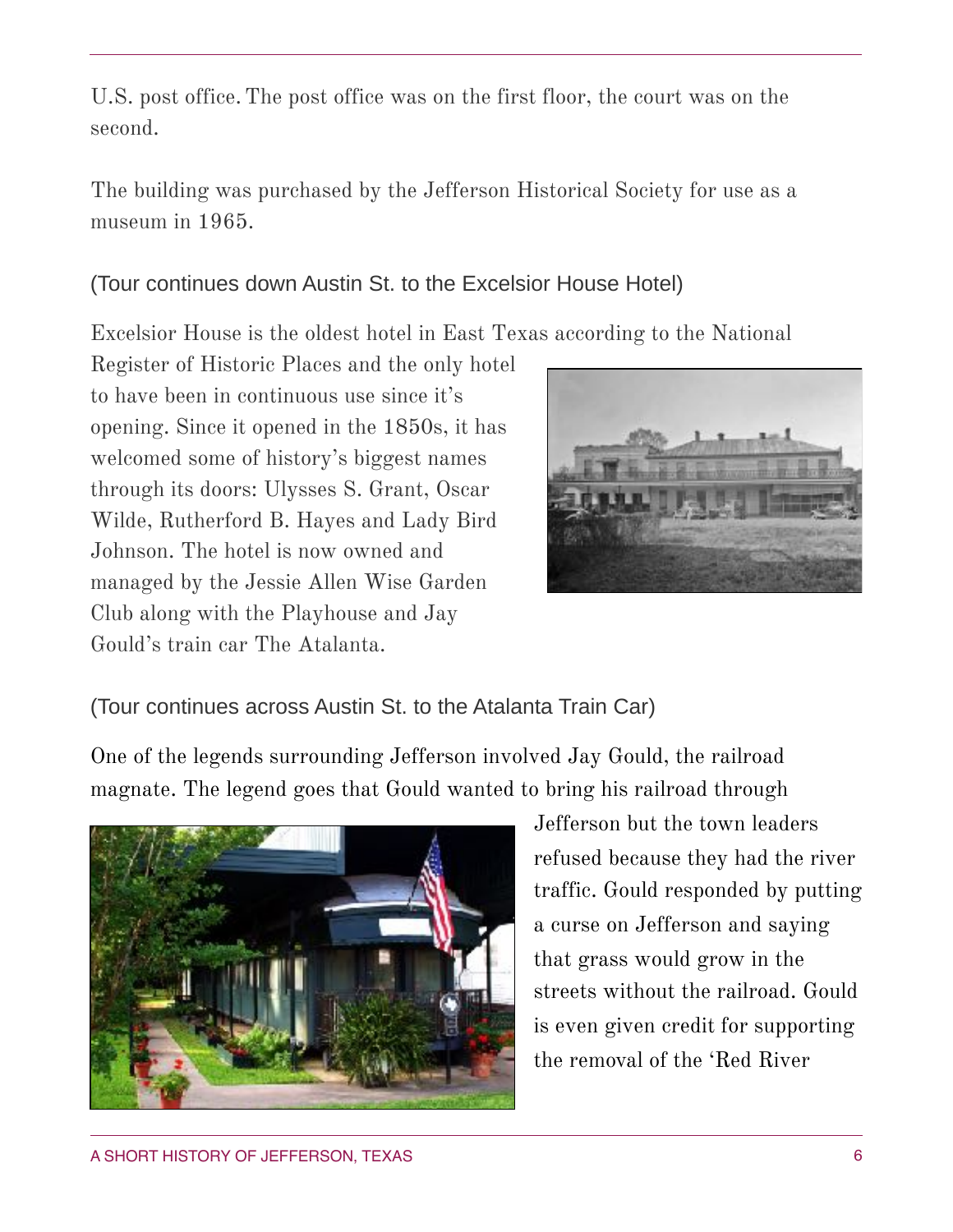Raft' and the subsequent decline of Jefferson as a river port. The Garden Club obtained Gould's railcar and it is displayed here as a tourist attraction.

(Tour continues down Austin St. as passing Bayou Cafe)

This building was an early "social club" in town, then a Livery, followed by the Jimplicute Newspaper offices, and finally a restaurant.

## (Tour continues down Austin St. as passing Kahn and Jefferson Hotels)

The buildings on either side of the street are considered some of the most haunted buildings in Texas if not the United states. There are Ghost Walks that begin and end on this corner, nightly on weekends, that tell some of the history and lore of these 2 buildings.

(Tour wraps up at the Thomas Jefferson bust next to the Jefferson Hotel)



**Thomas Jefferson** (April 13, 1743 – July 4, 1826) was an American [Founding Father](https://en.wikipedia.org/wiki/Founding_Fathers_of_the_United_States) who was the principal author of the [Declaration of](https://en.wikipedia.org/wiki/United_States_Declaration_of_Independence)  [Independence](https://en.wikipedia.org/wiki/United_States_Declaration_of_Independence) and later served as the [third](https://en.wikipedia.org/wiki/List_of_Presidents_of_the_United_States)  [President of the United States](https://en.wikipedia.org/wiki/List_of_Presidents_of_the_United_States) from 1801 to 1809. As President, Jefferson pursued the nation's shipping and trade interests against [Barbary pirates](https://en.wikipedia.org/wiki/Barbary_pirates) and aggressive British trade policies. It is part of this interest that Jefferson was chosen to name our town. Jefferson, while primarily a [planter](https://en.wikipedia.org/wiki/Plantations_in_the_American_South#Plantation_owner), lawyer and politician, mastered many disciplines, which ranged from surveying and mathematics to [horticulture](https://en.wikipedia.org/wiki/Horticulture) and mechanics. He was an architect in the [classical](https://en.wikipedia.org/wiki/Classical_architecture) 

[tradition.](https://en.wikipedia.org/wiki/Classical_architecture) A [philologist](https://en.wikipedia.org/wiki/Philology), Jefferson knew several languages. He was a prolific letter writer and corresponded with many prominent people. His only full-length book is